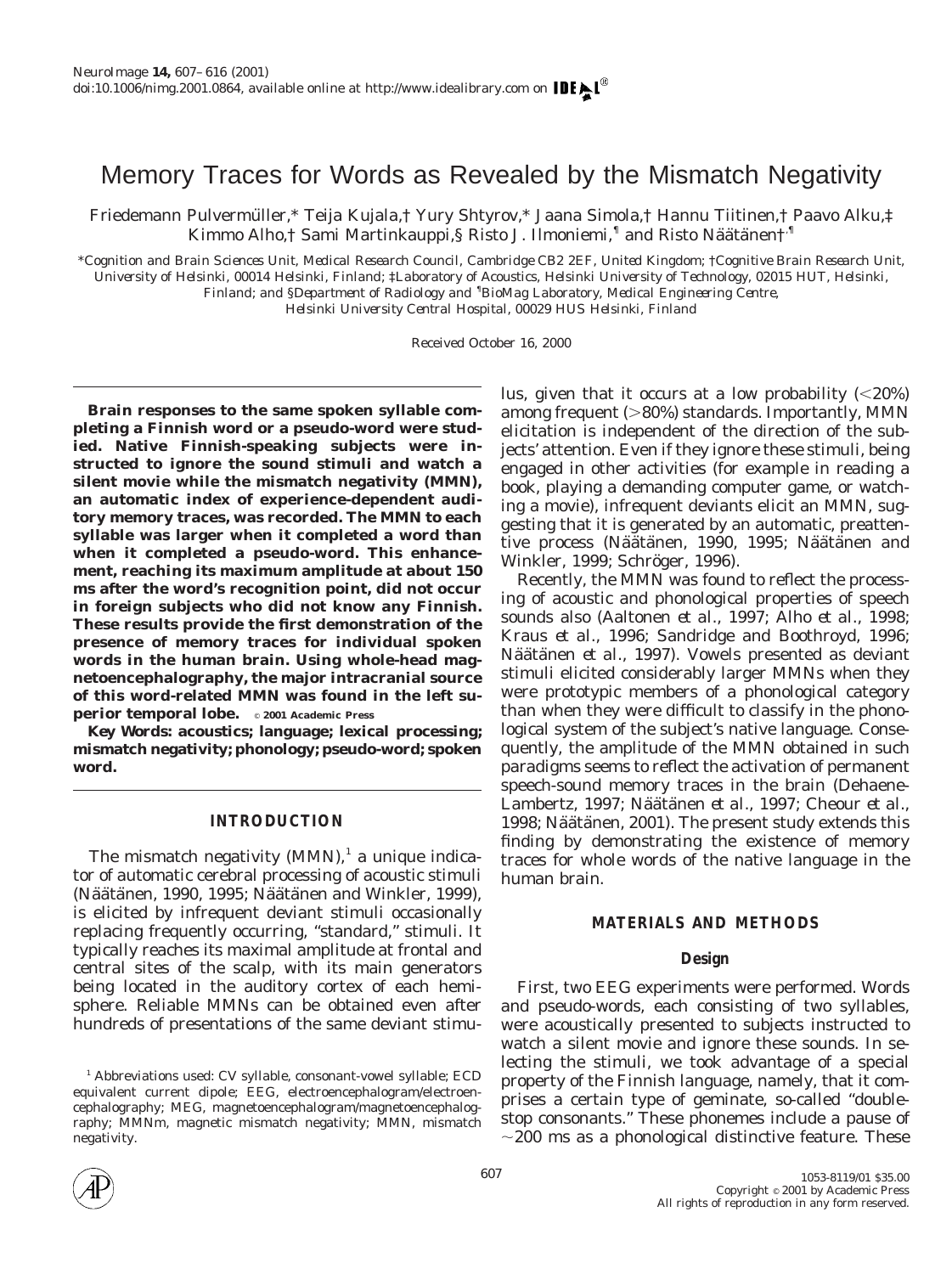

**FIG. 1.** Acoustic waveforms of deviant (A) and standard (B) stimuli presented in Experiments 1 (blue) and 2 (red). Meaningful words are given in italics. Each item consisted of two syllables separated by the long pause  $(>200 \text{ ms})$  characteristic of the Finnish double-stop consonants. (C) Brain responses elicited by the standard stimuli presented in Experiments 1 (blue) and 2 (red). The responses to the first syllables differed from each other in latency (reflecting the acoustic differences between /v/ and /l/).

phonemes are called "double consonants," because in written Finnish, the pause before the actual plosion is coded by doubling of the consonant (e.g., "kk"). The long pause characterizing Finnish geminate stop consonants enables one to record separate brain responses to subsequent syllables even if naturally spoken language is used. In Experiments 1 and 2, two-syllabic stimuli were used with such a long pause between the syllables (Figs. 1A and 1B). We will call the first syllable of these stimuli the *context syllable* and the second the *critical syllable.* In Experiment 1, the critical syllables /ki/ and /ko/ were presented after the context syllable /va/, resulting in "vakki" and "vakko," respectively, which are pseudo-words in Finnish. These pseudo-words served as deviant stimuli, each occurring with a 6% probability against the background of standards ending with the syllable "ke" ("vakke"). In Experiment 2, the identical critical syllables /ki/, /ko/, and /ke/ were presented after the context syllable /la/, now completing meaningful Finnish words, "*lakki*" (CAP) and "*lakko*" (STRIKE), and a pseudo-word, "lakke" (meaningful stimulus words are given in italics throughout). The two words served as deviant stimuli  $(P = 6\%)$ , whereas the pseudo-word was used as the standard  $(P = 88\%).$ 

Both experiments were first conducted with native speakers of Finnish and thereafter with foreigners who did not know any Finnish. Finally, whole-head magnetoencephalography (MEG) was used to localize the cortical generators of the effect and thus, presumably, the memory traces for words (Experiments 3 and 4).

The MEG study reinvestigated the possible presence of a difference in the MMN elicited by words and pseudo-words. Now, an orthogonal design was used. One context syllable, /pa/, produced a word with one of the critical syllables, /ko/, but resulted in a pseudoword together with the other critical syllable /ku/. The opposite was the case for the second context syllable, /ta/, which produced a word only with /ku/. As in the earlier experiments, the acoustic signals of the context and critical syllables were separated by the pause characterizing the Finnish geminate stops. The different designs are illustrated in Table 1. The reason for changing the design was to rule out the possibility that the physical properties of the context syllable itself contributed to any physiological differences between words and pseudo-words.

## **Experiments 1 and 2 (EEG)**

# *Subjects*

Nine healthy right-handed native Finnish speakers (age 20–30 years, mean 24) with normal hearing participated in both EEG experiments. Handedness was assessed by a short version (6 items) of the Edinburgh Handedness Inventory (Oldfield, 1971). None of the subjects had left-handed family members.

Experiments 1 and 2 were repeated with five subjects who did not know any Finnish. The native language of these control subjects was Russian or German. They, too, were right-handed and their age range (20–30 years) was identical to that of the Finnish group.

# *Stimuli*

Finnish words and pseudo-words, each consisting of two consonant-vowel (CV) syllables were selected. The first phoneme of each of the second syllables was a double-stop consonant, a voiceless stop after a pause of at least 200 ms (see Fig. 1). These language sounds are ideal for the present purpose, for they allow the recording of separate brain responses to subsequent syllables in continuous speech without component overlap.

A native female Finnish speaker spoke a long series of the bisyllabic words "vakka" and "lakka" and random sequences of CV syllables including /ki/, /ko/, and /ke/. The material was recorded in a sound-proof room and sampled at 30,000 Hz.

From more than 50 exemplars of each type, the context syllables (/va/, /la/) and critical syllables (/ke/, /ki/, /ko/) were selected according to phonetic and phonological criteria as follows. (1) The F0 frequencies of the vowels of the critical syllables differed no more than 3% from each other; (2) the voiceonset times of all syllable-initial stops were between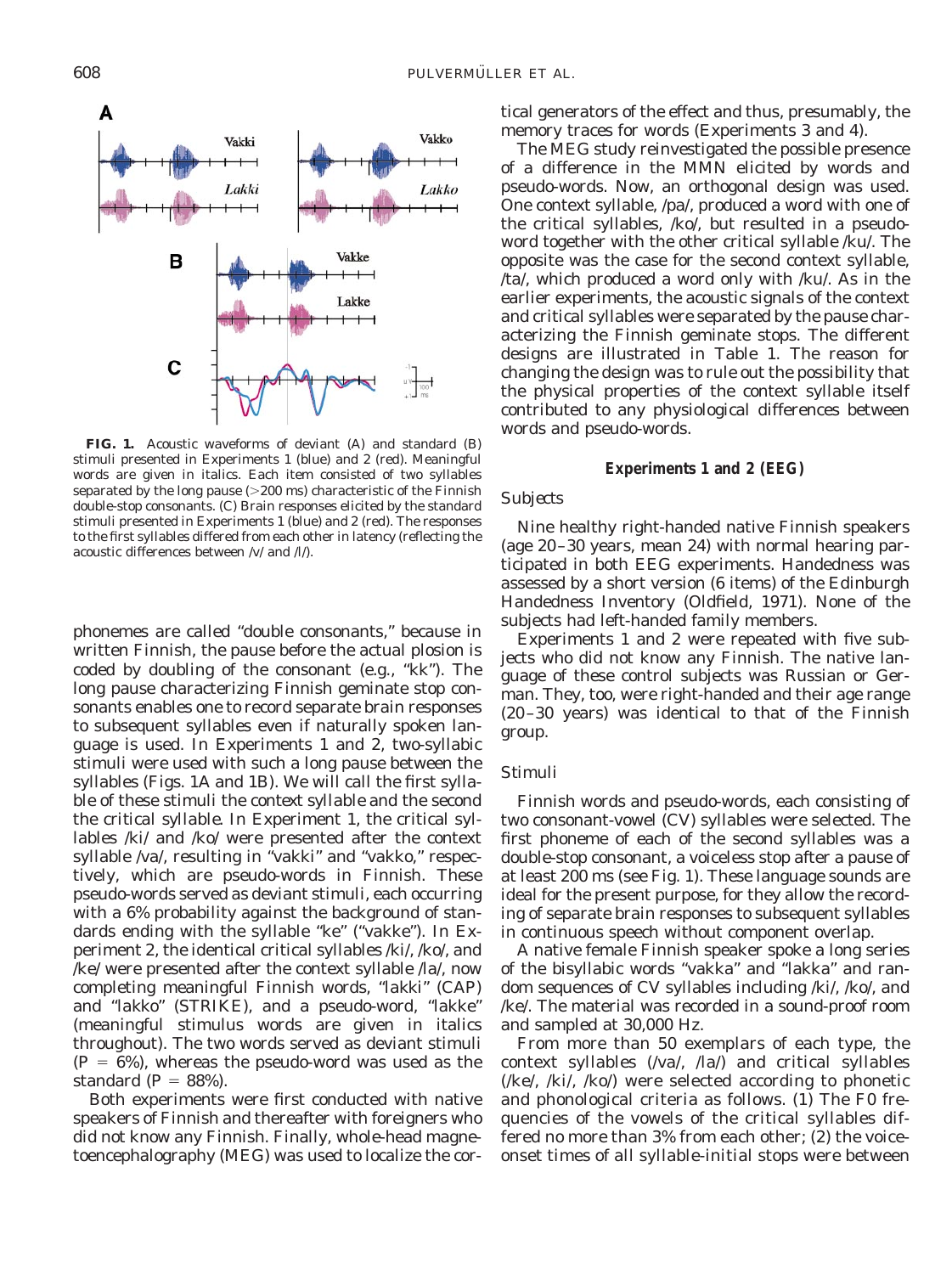

**FIG. 2.** Mismatch negativities (MMNs) elicited by the critical syllables /ki/ (A) and /ko/ (B) when placed in a word context (red traces) and in a pseudo-word context (blue). The acoustic waveforms of the stimuli which elicited the MMNs are shown at the top. Data from Finnish speakers are presented in the upper plots, those from foreigners appear at the bottom. A word-related MMN enhancement occurred in Finnish speakers but not in foreigners.

15 and 20 ms; (3) all vowels were prototypical members of their respective phonological categories. The syllables from each category were shortened to the same length (250 ms for the context, 230 ms for the critical syllables) and normalized to the same peak sound energy. These CV syllables, separated by a pause of  $>200$  ms in each case, were combined to yield the stimuli presented in Fig. 1.

Before the experiment, the point in time at which the word stimuli could actually be recognized was determined. For this purpose, fragments of each stimulus were generated including the first (context) syllable plus the initial 10, 20, 30, 40, 50, 60, 70, or 80 ms of the second (critical) syllable. For each stimulus fragment,

four native speakers were asked to name the second syllable and to indicate whether they could identify a meaningful Finnish word. All subjects correctly identified each of the second syllables when being presented with the 30-ms fragments, showing correct word recognition for these fragments as well. Thus, the recognition point (Marslen-Wilson, 1987) of the present two words was at 30 ms from the onset of their second syllable. Furthermore, in Finnish, there are no alternative words starting with "*lakki*-" and "*lakko*-" (except for compounds including these morphemes). Therefore, their word uniqueness point can also be located at around 30 ms after the /ki/ or /ko/ onset, respectively.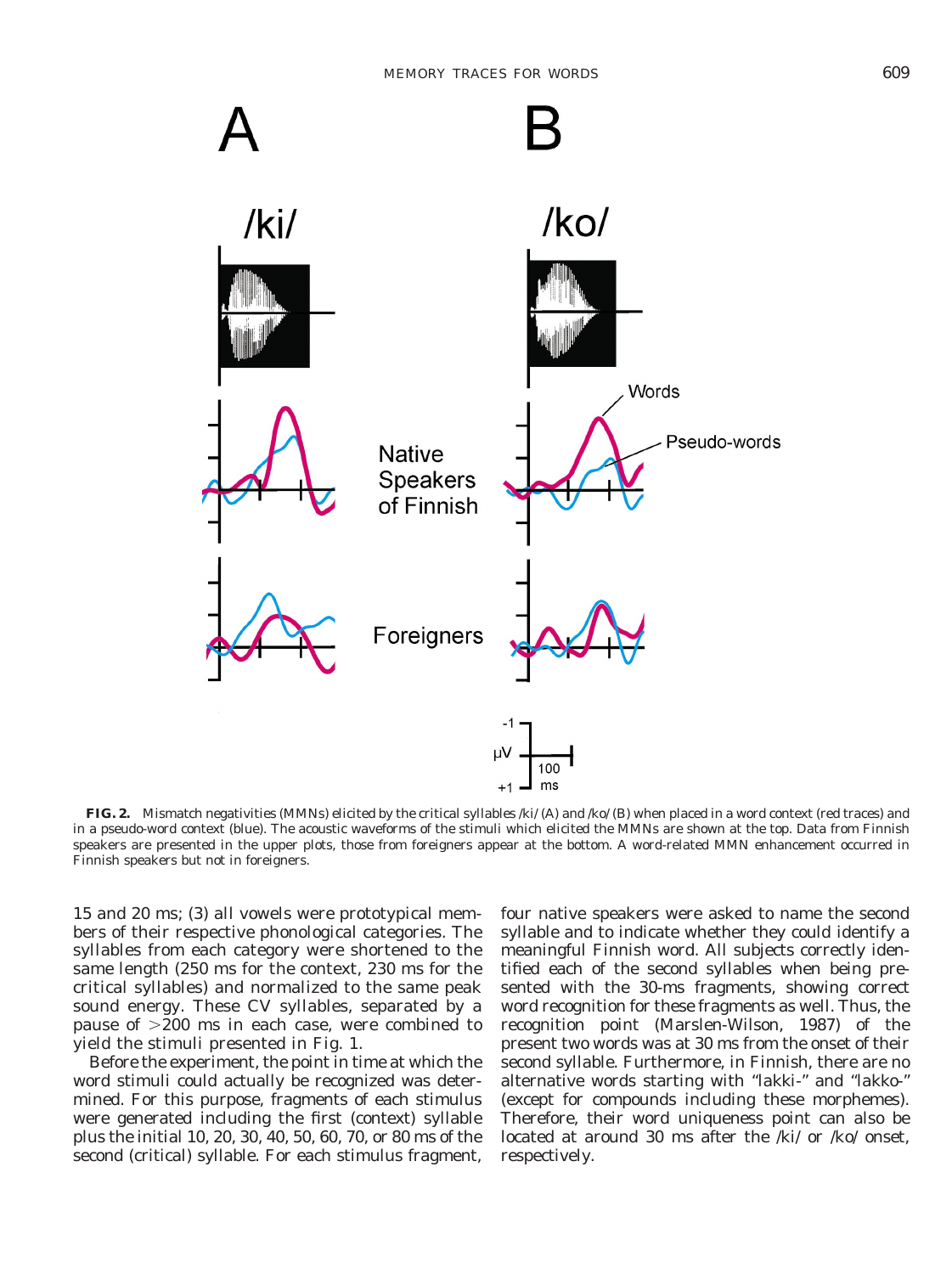#### **TABLE 1**

|  |  |  | Designs of EEG and MEG Experiments |
|--|--|--|------------------------------------|
|--|--|--|------------------------------------|

|                                                                                | Deviant: critical 2nd syllable, $P = 0.06$ |                    |                                    |
|--------------------------------------------------------------------------------|--------------------------------------------|--------------------|------------------------------------|
| Experiments 1 and 2<br>EEG (2-syllabic stimuli)                                | /ki/                                       | /k <sub>0</sub>    | Standard, $P = 0.88$<br>$/$ ke $/$ |
| Expt 1 Context 1st syllable /va/, $P = 1$                                      | Pseudo-word, Vakki                         | Pseudo-word, Vakko | Pseudo-word, Vakke                 |
| Expt 2 Context 1st syllable $\Lambda a$ , $P = 1$                              | Word, Lakki                                | Word, Lakko        | Pseudo-word, Lakke                 |
|                                                                                | Deviant: critical 2nd syllable, $P = 0.16$ |                    |                                    |
| Experiments 3 and 4<br>MEG (1-syllabic stimuli)                                | Expt $3$ /ko/                              |                    | Expt $4$ /ku/                      |
| Context 1st syllable /pa/, $P = 0.42$<br>Context 1st syllable /ta/, $P = 0.42$ | Word, Pakko                                | Pseudo-word, Takko | Pseudo-word, Pakku<br>Word, Takku  |

*Note.* Stimuli are listed together with their probability of occurrence in all four experiments. Critical syllables are written in italics if they occurred in word contexts and in normal font if they occurred in pseudo-word contexts.

#### *Procedure*

During the EEG recording, subjects, instructed to ignore the acoustic stimuli, watched self-selected silent movies in an electrically shielded and dimly lit soundproof room. The order of the experiments was counterbalanced across the subjects and within each experiment; the order of the stimulus blocks was counterbalanced as well. Bisyllabic stimuli were presented through headphones with a stimulus onset asynchrony (SOA) of 1200 ms. Loudness was adjusted to 50 dB above the individual hearing threshold. In each experiment, 160 tokens of each deviant and 2720 standards were delivered. Stimuli were presented in four blocks in each experiment with different pseudorandomized stimulus sequences.

#### *EEG Recording*

The EEG was recorded with 64 Ag/AgCl electrodes montaged in a cap (Virtanen *et al.,* 1996) against a reference at the tip of the nose. The horizontal and vertical electro-oculograms were recorded through two additional electrode pairs placed close to the eyes. DC signals (0–100 Hz) were continuously recorded using the SynAmps/NeuroScan system and sampled at 200 Hz.

# *Data Analysis*

Epochs of 600 ms duration, starting 50 ms before the onset of the critical stimulus, were obtained from the continuous signals. Trials with eye artifacts  $($ >75–100  $\mu$ V) were rejected. Separate stimulus-triggered ERPs were calculated for the standard and for each of the deviants. For calculating MMNs, the standard-stimulus averages were subtracted from the respective deviant-stimulus averages. For statistical analysis, the average values of the MMN curves were calculated for the interval 150–180 ms from critical-syllable onset,

which were then compared between the different stimulus types using analyses of variance.

#### **Experiments 3 and 4 (MEG)**

These experiments resembled the EEG experiments, with exceptions as follows: Twelve new right-handed native speakers of Finnish (age 20–32 years, mean 26) were employed. In this case, the stimuli (generated according to the method described above) were the single syllables /pa/, /ta/, /ko/, and /ku/, which were randomized and presented with a constant SOA of 450 ms so that any two syllables were again separated by the long pause characterizing the Finnish geminate stops. This yielded either meaningful or meaningless syllable combinations. In Experiment 3, /pa/ and /ta/ were the standard stimuli  $(P = 42\%$  each) and the deviant stimulus was /ko/, which completed a meaningful Finnish word when following /pa/ ("*pakko*"— COMPULSION, CONSTRAINT), whereas when following the other standard, /ta/, the pseudo-word "takko" resulted. In Experiment 4, the same standards, /pa/ and /ta/, were used together with the deviant stimulus /ku/, yielding the pseudo-word "pakku" and the word "*takku*" (TANGLE) in the two possible contexts (cf. Table 1). Note again that the long SOA of 450 ms implies a long  $(>200 \text{ ms})$  silent period between sylla-

#### **TABLE 2**

The MMN Amplitudes (in  $\mu$ V) for the Critical Second Syllables in Experiments 1 and 2

| Critical (2nd) syllables:           | /ki/   | /ko/   |
|-------------------------------------|--------|--------|
| Expt 1: Context (1st) syllable /va/ | $-1.4$ | $-0.7$ |
| Expt 2: Context (1st) syllable /la/ | $-2.6$ | $-2.0$ |

*Note.* The MMN amplitude is enhanced (italics) when words, rather than pseudo-words, were used.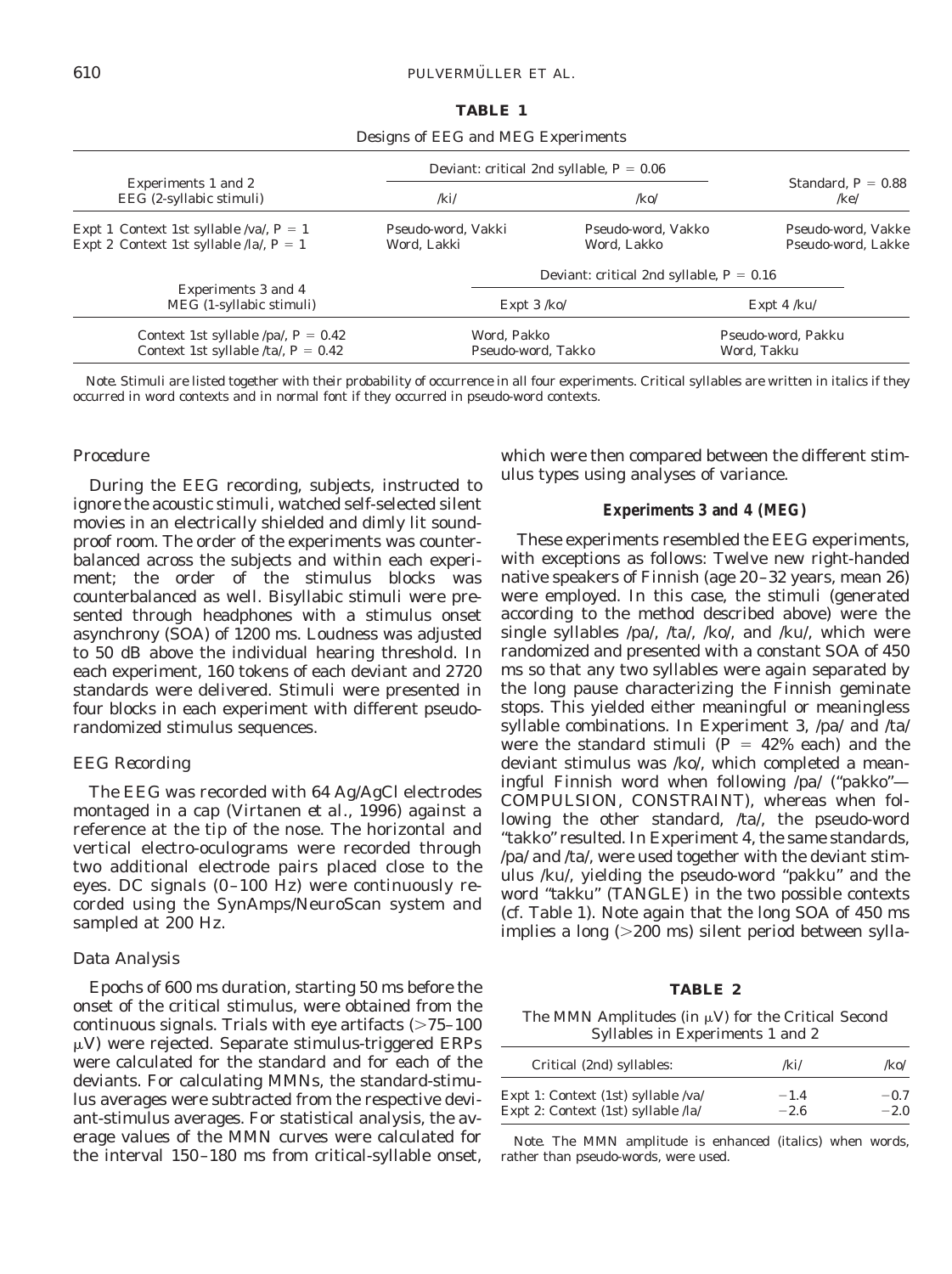bles, guaranteeing that double-stop consonants were perceived. This was confirmed by each of the subjects. At least 100 artifact-free MEG epochs were required from each subject and for each deviant-in-context.

Data were recorded using a 122-channel whole-head gradiometer (Neuromag Ltd.). The magnetic counterpart of the mismatch negativity, called the MMNm, was calculated for each deviant-in-context, by subtracting its physiological response from the average of the responses to the two standards. Preliminary analyses ascertained that the two standards did not significantly differ from each other in their MEG responses. Equivalent current dipoles (ECDs) were calculated for individual subjects on the basis of the MMNm data from 34 channels covering the perisylvian areas of the left and right hemisphere, respectively. Statistical comparisons were performed on data recorded with these channels. At the other locations, there was no indication of a significant and consistent difference between physiological responses to words and pseudowords.

#### **RESULTS**

In Experiments 1 and 2, the critical syllables completing words elicited significantly larger MMNs than those elicited by the same syllables when they completed pseudo-words,  $F(1,8) = 13.2, P < 0.007$  (Table 2, Fig. 2). Additional statistical analyses were performed on data from 16 electrodes at the central, occipital, and left and right perisylvian sites. These analyses confirmed the main effect of context,  $F(1,8) = 7.6$ ,  $P <$ 0.02, and also revealed a significant interaction indicating that the difference was largest at the frontocentral recordings (Fz, Cz, and the adjacent sites),  $F(1,8) = 12.0, P < 0.009.$ 

No differences between the word and pseudo-word contexts were seen in the control group of subjects who did not know any Finnish. The grand-average waveforms gave no indication of even a tendency toward a MMN enhancement in word contexts. Figure 2 shows that the native Finnish speakers exhibited the MMN enhancement for words, whereas for the foreigners with no command of Finnish no such effect was obtained. Thus, mismatch responses were enhanced when syllables completed words in the subjects' own language, but there was no indication of a similar effect in subjects who did not know the language.

The MEG Experiments 3 and 4 revealed that the neuromagnetic correlate of the MMN, the MMNm, was also enhanced in amplitude in response to syllables placed in a word context compared with that elicited by the same syllables placed in pseudowords,  $F(1,11) = 16.4$ ,  $P < 0.002$  (Figs. 3 and 4, Table 3). The 122-channel gradiometer recorded the strongest signals above the posterior part of the left Sylvian fissure (Fig. 3).

This result from the MEG study was confirmed by the analysis of ECDs calculated separately for the peak dipole moments obtained from the left and right hemisphere, respectively, between 150 and 240 ms from stimulus onset. The dipole moments for both the words and the pseudo-words were generally greater on the left than on the right,  $F(1,11) = 15.4$ ,  $P < 0.002$  (21 vs 13 nA), suggesting that the main source of the effect was in the left hemisphere. Since the average goodness of fit of the dipoles was greatest on the left side,  $F(1,11) = 11.5, P < 0.003$ , these dipoles were analyzed separately. Only left-hemispheric peak dipole moments were significantly greater for words than for pseudo-words,  $F(1,11) = 5.0$ ,  $P < 0.05$  (24 vs 19 nA), whereas a similar effect could not be found for the data recorded from the right hemisphere  $(F < 1)$ .

An additional overall analysis was performed in which dipoles with low goodness of fit (cut-off  $= 70\%)$ were replaced by zero values. This strategy was earlier used by Shtyrov *et al.* (2000) to rule out the possibility of a contribution of noise-related artifacts. When dipole moments calculated for both hemispheres were entered into one repeated-measures analysis of variance (Syllable  $\times$  Wordness  $\times$  Hemisphere), the main effects of Hemisphere,  $F(1,11) = 25.3$ ,  $P < 0.0004$ , and Wordness,  $F(1,11) = 5.6$ ,  $P < 0.03$ , again became manifest. As in the earlier analysis, left-hemispheric dipoles were significantly greater for words than for pseudowords,  $F(1,11) = 5.5$ ,  $P < 0.04$ , but there was no comparable effect for the sources on the right  $(F = 0.2)$ . The Hemisphere  $\times$  Wordness interaction just failed to reach significance  $(F = 2.8, P = 0.1)$ . Thus, we found once again evidence for MMNm enhancement if syllables are presented in word context. While there is good support for a left-hemispheric contribution to this effect, strong statements about the right-hemisphere's role are not possible based on the present set of analyses.

Single-dipole modeling performed on the data of individual subjects located the main generator of the word-elicited MMNm in the superior temporal lobe (Fig. 5). In the 12 subjects employed, the left-hemispheric single dipoles explained, on average, 81% of the variance. The present findings agree with the previous ones (e.g., Shtyrov *et al.,* 1998, 2000; see also Näätänen *et al.,* 1997), indicating that the ECDs calculated from MMNms elicited by meaningless spoken syllables are located in these same areas with, in noise-free environments, lateralization to the left. Figure 5B further indicates that the sources were more anterior in the right hemisphere than in the left, but this difference observed previously for the MMNm and other MEG responses to simple tone stimuli (Alho *et al.,* 1998b) presumably relates to anatomical hemispheric asymmetries.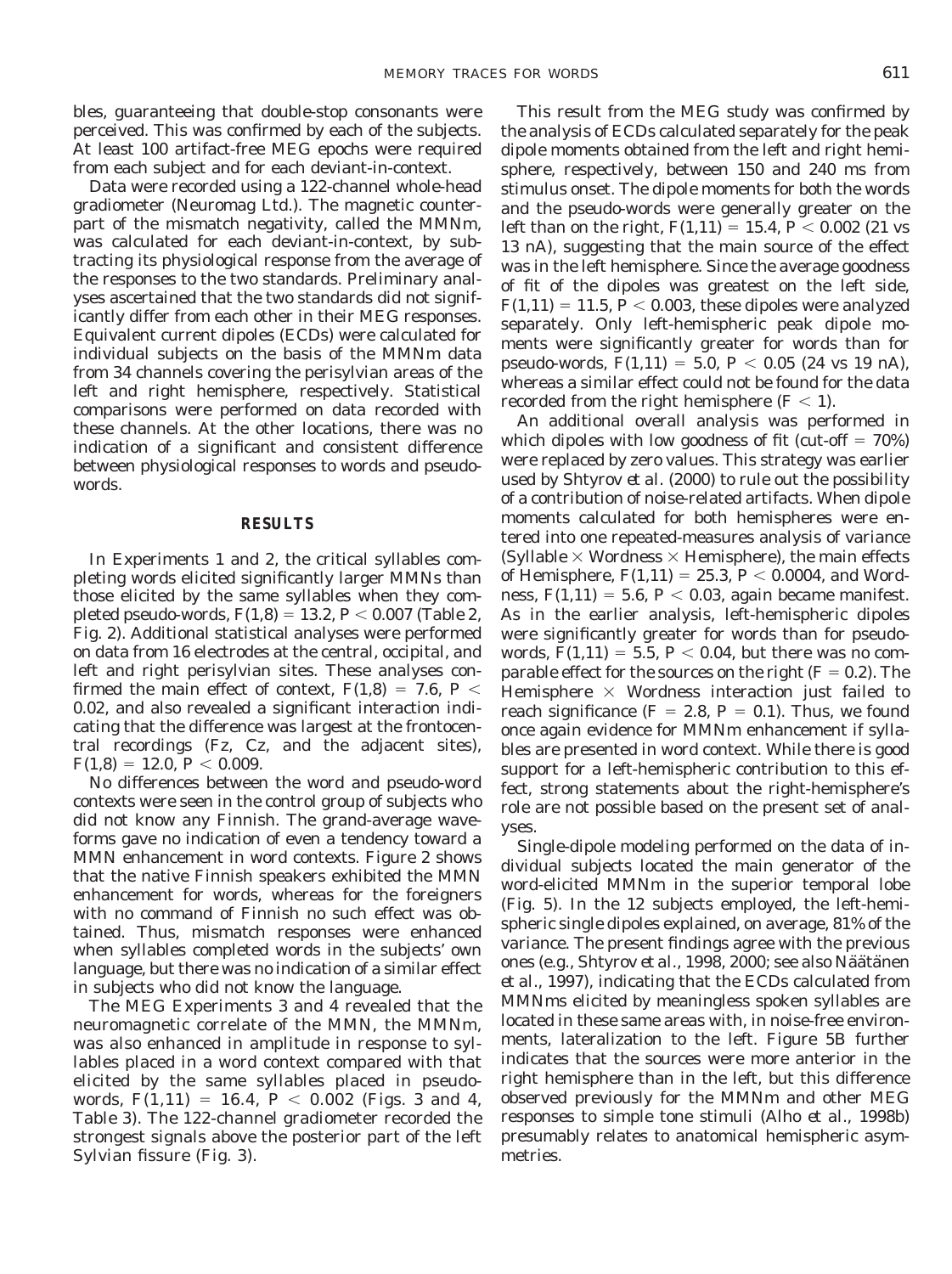

**FIG. 3.** Whole-head neuromagnetic mismatch response (MMNm) to words and pseudo-words. MMNm elicited by the syllable /ko/ is shown in bluish green and purple and those elicited by /ku/ are in blue and red. Reddish colors indicate word responses. It can be seen that the maximal field gradients were obtained at the left- and right-lateral sites. Statistical analyses of dipole moments revealed stronger sources on the left than on the right and stronger dipole moments for words than for pseudo-words (see text).

# **DISCUSSION**

In the present series of four experiments performed with native speakers of Finnish, we obtained mismatch negativities, MMNs and MMNms, of a higher amplitude to syllables placed in a word context than in a meaningless pseudo-word context, suggesting that the MMN(m) can reflect the activation of neuronal memory traces for words.

Since exactly the same stimuli were presented as the second and critical syllables of words and pseudo-words, the enhancement of the MMN and MMNm cannot be due to physical differences between the stimuli eliciting these responses. The identity of the

critical second syllables in the words and pseudowords of all four experiments also rules out the frequency of occurrence of individual phonemes or syllables as an explanation of the enhancement of the MMN(m). Furthermore, a long-latency effect of the context (first) syllables—/va/ or /la/ in the EEG experiments—could not have caused the effect, as there was no such long-latency effect (cf. Fig. 1C). It appears to be the interplay between the context and the critical syllables of words that underlies the MMN enhancement observed. This is even clearer in Experiments 3 and 4 in which a crossover design was used (cf. Table 1). In these MEG experiments, one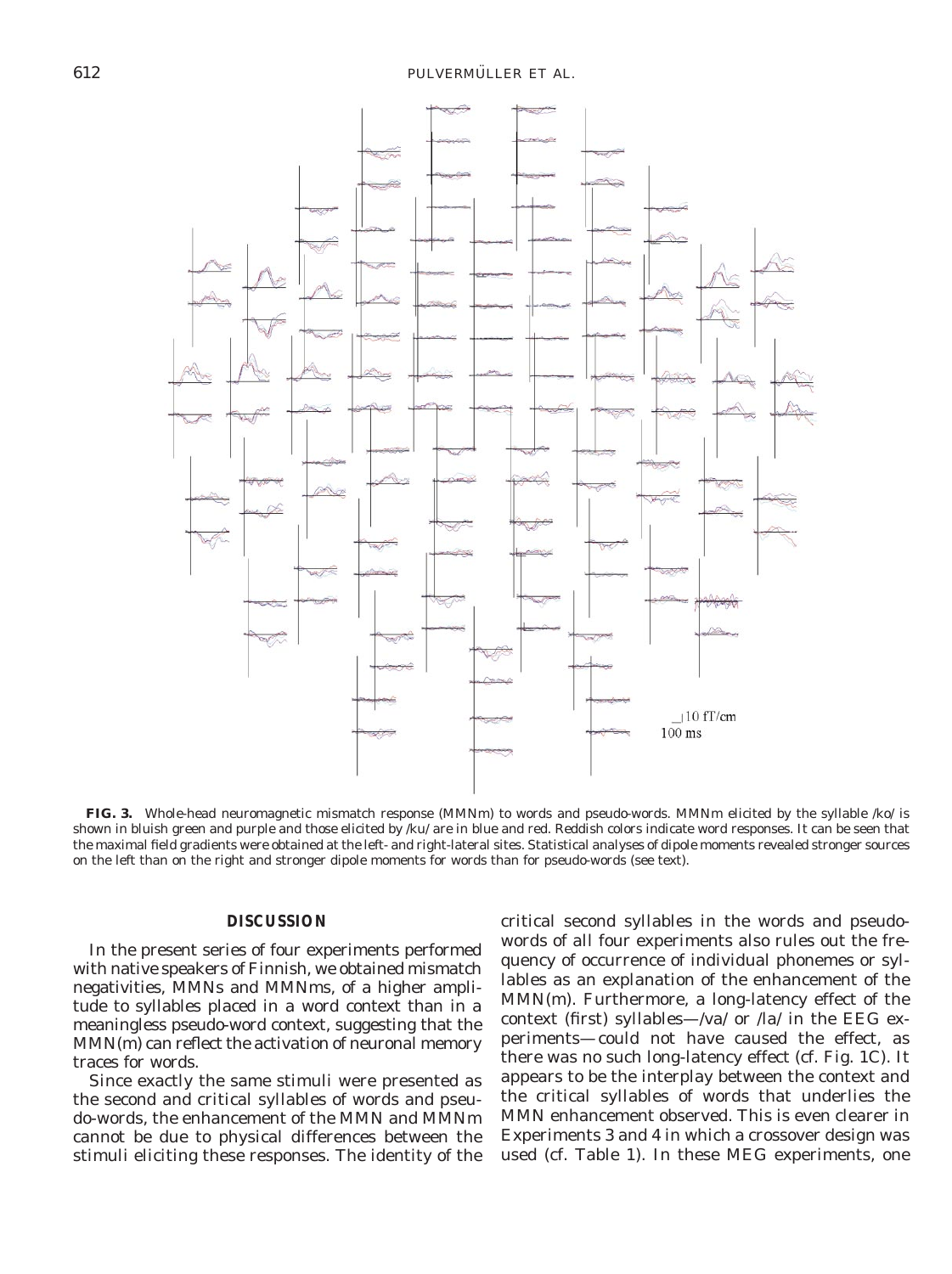

**FIG. 4.** Mismatch fields elicited by syllables in word vs pseudoword contexts. MMNm response to the final and critical syllables of words and pseudo-words recorded over the left Sylvian fissure. Words elicited larger amplitudes of the MMNm than did pseudowords.

context syllable, /pa/, produced a word with the critical syllable /ko/ ("*pakko*") and a pseudo-word with the other critical syllable, /ku/ ("pakku"), whereas the opposite was the case for the other context syllable, /ta/ ("takko" vs "*takku,*" respectively). Therefore, it is not possible to explain the MMN(m) enhancement for words by a long-latency effect elicited by the context syllables alone. Thus, the sequential

## **TABLE 3**

The MMNm Amplitudes (in fT/cm) for the Critical Second Syllables in Experiments 3 and 4, in Which an Orthogonal Design Was Used (cf. Table 1)

| Critical (2nd) syllables:           | /k <sub>0</sub> | /ku/ |
|-------------------------------------|-----------------|------|
| Expt 1: Context (1st) syllable /pa/ | 28.3            | 20.9 |
| Expt 2: Context (1st) syllable /ta/ | 23.2            | 24.0 |

*Note.* The MMNm amplitudes for each syllable were enhanced when presented in word context (italics) rather than pseudo-word context. /ko/ produces a Finnish word if presented after /pa/, and /ku/ yields a word after /ta/  $(SOA = 450 \text{ ms})$ .



B



**FIG. 5.** (A) The main sources of the word- and pseudo-wordelicited MMNms were localized in the superior temporal lobe of the left hemisphere (single-subject data: goodness of fit 86.5%, confidence volume 82 mm<sup>3</sup>; left is left on all scans). The equivalent current dipole (ECD) locations did not significantly differ between words (square) and pseudo-words (circle). (B) ECD modeling of the left- and right-hemispheric sources of the MMNm elicited by pseudowords. Note the slightly anterior right-hemispheric source compared to its left-hemispheric counterpart. Word- and pseudo-word-evoked dipole sources appeared at similar locations.

alignment of these syllables resulting in a word was crucial.

One could argue that the conditional probability of the successive phonemes might have been relevant for the occurrence of the effect. For example, the frequen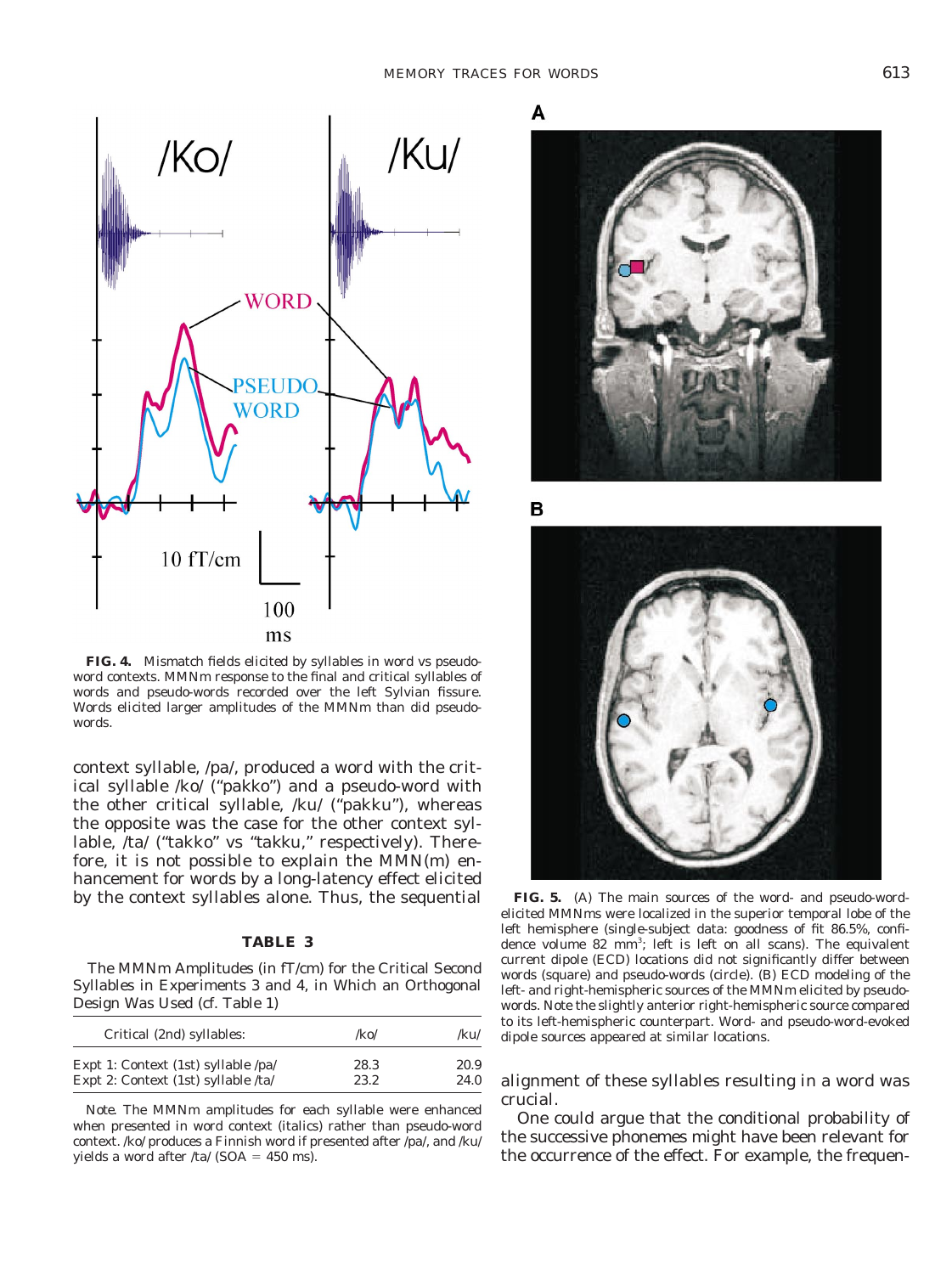cies of phoneme triplets (Wickelgren, 1969) may differ between "vak" and "lak," and any physiological difference between "vakki" and "*lakki*" may therefore be confounded by differences in trigram frequencies. Again, however, the results from the MEG experiments rule out this possibility. Due to the orthogonal design used in Experiments 3 and 4 (Table 1), any difference in trigram frequencies working in favor of a word response for one of the word/pseudo-word pairs must necessarily work in the opposite direction for the other pair. For instance, if "pak" were more frequent than "tak," this could be an advantage to both the word "*pakko*" and the pseudo-word "pakku," but would then also be a disadvantage for both the pseudo-word "takko" and the word "*takku,*" and the same point can be made with regard to all phoneme trigrams in the stimulus sets. Therefore, given the present experimental design a physiological response difference between words and pseudo-words could not be caused by differential trigram frequencies.

Nevertheless, if two syllables form a word, then they must frequently occur in succession, whereas if two syllables form a pseudo-word, they may never, or only extremely rarely, occur in direct succession. One might therefore ask whether the co-occurrence or correlation statistics of the two syllables included in the stimulus words and pseudo-words was the relevant factor reflected in the MMN amplitude, rather than their word or pseudo-word property per se. Our interpretation would be compatible with this view. Only in the case of frequently occurring sequences, such as the phoneme and syllable sequences that represent words of a language, is it possible for the CNS to build up a neuronal representation. Such a build-up of representations that serve as the substrates of recognition and memory follows from Hebbian associative learning principles (Braitenberg and Pulvermüller, 1992; Pulvermüller, 1996, 1999). Thus, if a syllable combination is a word, it is necessarily characterized by an enhanced conditional probability of its component syllables.

We acknowledge the possibility of finding syllable pairs that do not make up words in a given language but nevertheless frequently follow each other in language use. This is particularly obvious for certain sequences of function words (e.g., *"into the," "as well,"* Redlich, 1993) and for inflectional or derivations morphemes (*-ation, -ity*) and their sequences (*-edness, -ishly*). Future experiments should determine whether high conditional probabilities of two syllables alone can also result in an MMN enhancement similar to the one found here for consecutive syllables forming meaningful words.

The present data set suggests that the frequency of use of word stimuli might have been related to the physiological response. In both EEG and MEG experiments, the word stimuli differed in their frequencies of occurrence in standard spoken and written text. The

database of Saukkonen *et al.* (1979) indicates normative lexical frequencies of 7 vs 54 occurrences per million for the words "*lakki*" and "*lakko,*" respectively, which were used as stimuli in the EEG experiments. Similarly, one of the words in the MEG studies, "*pakko,*" has high word frequency (125 per million according to Saukkonen *et al.,* 1979) while the other, "*takku,*" is so rarely used that it did not occur in the analyzed sample (frequency  $<$ 3 per million). Figures 2 and 4 indicate that, in both sets of experiments, the enhancement of the MMN and MMNm, respectively, was somewhat larger for the word with higher word frequency. Although statistical analyses did not confirm such amplitude differences, one may take this as a hint of a possible contribution of the probability with which two syllables follow each other to the observed effect. We should, however, note that a significant MMN enhancement was also seen for the low-frequency words, therefore suggesting that the effect can be present even if a syllable combination does not occur frequently. Future research should aim at more precisely defining the possible contribution of the lexical status (word vs pseudo-word), word frequency, and conditional probabilities of phonemes and syllables to the brain's mismatch response.

The ERP recordings showed the typical frontocentral maximum of the MMN; dipole localization performed on the MEG data provided evidence for the superior temporal main sources, which characterize the magnetic counterpart of this component. These typical MMN and MMNm topographies can be explained by very similar sets of cortical generators (Näätänen and Winkler, 1999). The present MEG experiments documented a stronger activation of the left hemisphere compared with that of the right. The critical second syllables generally produced stronger dipole moments on the left than on the right. Furthermore, the neuromagnetic word–pseudo-word difference became manifest in the recordings and dipole moments obtained for the dominant left hemisphere and, in addition, in the analysis of pooled data from both hemispheres. The recordings from the right hemisphere analyzed separately did not document a similar effect. However, we emphasize that our data do not exclude the possibility of additional right-hemispheric generators contributing to word and pseudo-word processing or to the wordspecific enhancement of the MMNm. Also, no clear left-laterality of MMNs was obvious from the EEG study. Therefore, the laterality question should be readdressed in future research. It may well turn out that the laterality of the word-related MMN strongly depends on the experimental setting and, in particular, on the stimulus words chosen. Differential left- and right-hemispheric involvement in the processing of words from different categories has been reported in earlier neuroimaging work (see Pulvermüller, 1999, for a review).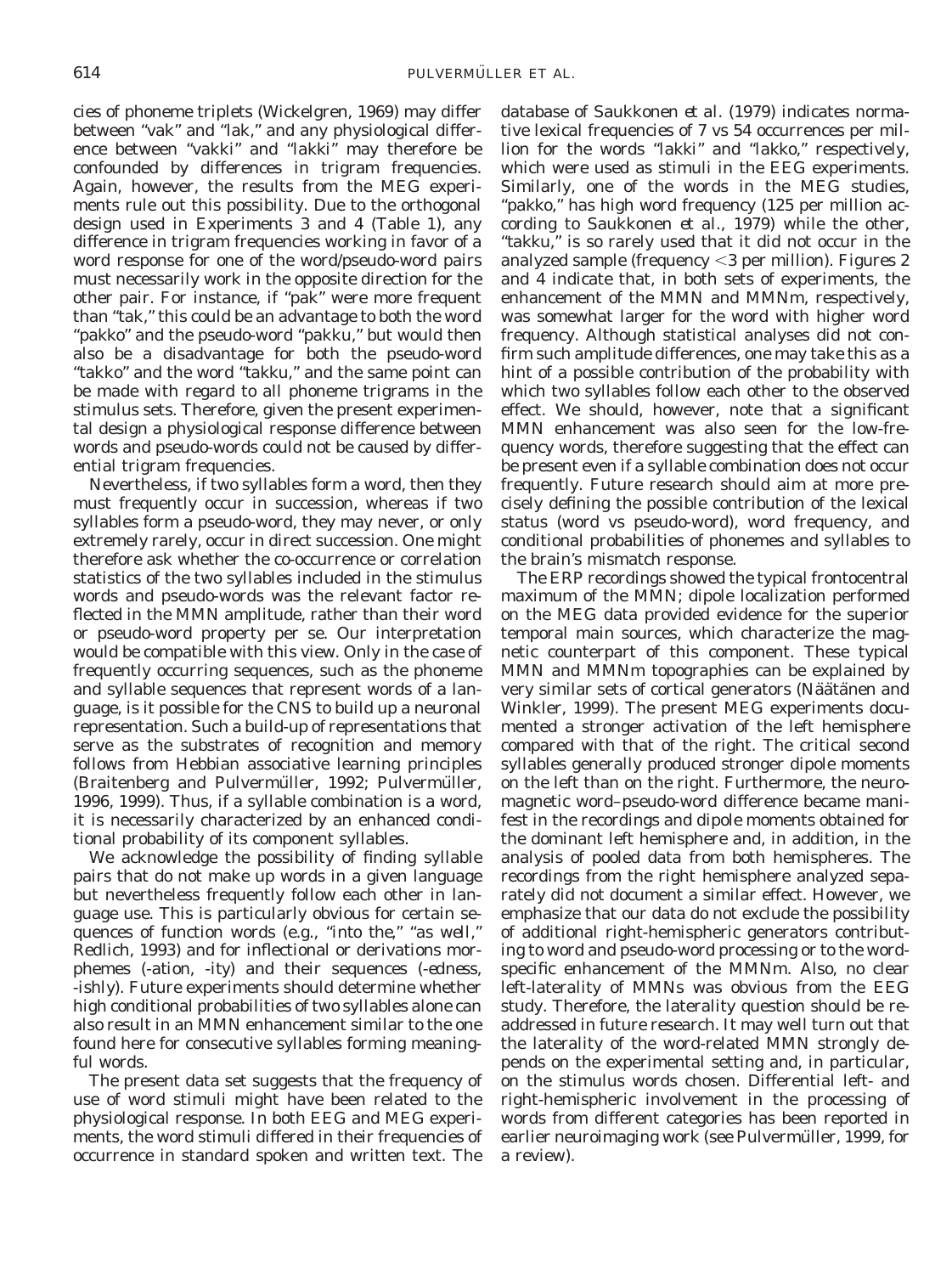The enhancement of the MMN and MMNm may indicate an enhancement of brain activity induced by word stimuli relative to that elicited by pseudo-words. This word-related activation may be caused by the stored long-term memory traces of words. It has been proposed that these memory traces are organized as strongly connected assemblies of cortical neurons which become fully active, or "ignite," when words are being processed (for discussion, see Pulvermüller, 1999). After the presentation of a pseudo-word that does not occur in the usual language input, the ignition process would fail to emerge. Importantly, the present set of experiments demonstrates that, for memory traces of words to be activated, it is not necessary to actively direct attention to the incoming stimuli; in this sense, memory traces of spoken words are activated preattentively.

The relevant differences between word and pseudoword contexts emerged already at around 150 ms after the earliest point in time when the words could be recognized on the basis of the acoustic input (word recognition point; Marslen-Wilson, 1987). This is consistent with recent results indicating that the neuronal counterparts of words become active early, within the first quarter of a second after the relevant information occurs in the input (e.g., Dehaene, 1995; Müller and Kutas, 1996; Pulvermüller et al., 1995, 1999; Skrandies, 1998).

The latencies, topographies, and dipole loci obtained in the four experiments leave no doubt that an MMN(m) response was registered to naturally spoken words and pseudo-words. One may, however, ask whether the enhancement of the mismatch responses crucially depends on the low probabilities with which the word and pseudo-word deviant stimuli were presented in the experiment  $(P < 0.2)$ . The answer is yes: There are numerous studies looking at physiological responses to equiprobable words and pseudo-words. These studies converge on the finding that a relatively late brain response (latency  $\sim$ 400 ms) is larger for pseudo-words than for words (e.g., Holcomb and Neville, 1990; Pulvermüller *et al.*, 1995). The present effect is different in three respects: (a) considerably shorter latency (150–200 ms), (b) cortical topography (frontal maximum), and (c) direction (larger negativity to words in the present study vs larger negativity to pseudo-words in the previous studies). Furthermore, Diesch *et al.* (1998) compared word and pseudo-word standards with a high probability of occurrence (80%) and found stronger dipole moments for pseudo-words than for words, again the opposite of the present effect. We can thus conclude that the present effect crucially depends on the procedure applied, in particular the low stimulus probability of the word and pseudo-word deviants in the experiment. Clearly, the present MMN enhancement for words reflects an earlier process compared with the differences revealed by the majority of

the previous studies of word and pseudo-word processing.

#### **CONCLUSION**

Spoken words from the subjects' native language elicited a larger neurophysiological mismatch response, the electric mismatch negativity, and its magnetic equivalent compared with pseudo-words not occurring in the usual language input. This mismatchresponse enhancement for words occurred even though subjects were instructed to ignore the word stimuli and focus their attention elsewhere. This enhancement of the mismatch response after word presentation demonstrates the existence of memory traces for words of the subjects' language. The activation of these memory traces does not require focused attention to stimuli. Previous findings have established that the MMN reflects neuronal memory traces of language sounds, phonemes (Dehaene-Lambertz, 1997; Näätänen *et al.*, 1997). The present study now extends this result from the level of single phonemes to that of meaningful language units, morphemes, and whole words. Consequently, it appears that, at the different linguistic levels, the automatic access to stored language representations leads to the enhancement of the cortical mismatch response.

## **ACKNOWLEDGMENTS**

We are grateful to Sampo Antila, Thomas Elbert, Riita Hari, Anne Lehtokoski, Lee Osterhout, Teemu Rinne, Elisabeth Service, and Mari Tervaniemi for their help, comments, and suggestions at different stages of this work. The helpful comments of two anonymous referees are also acknowledged. This work was supported by the Deutsche Forschungsgemeinschaft, the Medical Research Council, the Academy of Finland, and the European Commission—DG XII and the Joint Interpretation and Conference Service.

## **REFERENCES**

- Aaltonen, O., Eerola, O., Hellström, A., and Uusipaikka, E. 1997. Perceptual magnet effect in the light of behavioral and psychophysiological data. *J. Acoust. Soc. Am.* **101:** 1090–1105.
- Alho, K., Connolly, J. F., Cheour, M., Lehtokoski, A., Huotilainen, M., Virtanen, J., Aulanko, R., and Ilmoniemi, R. J. 1998a. Hemispheric lateralization in preattentive processing of speech sounds. *Neurosci. Lett.* **258:** 9–12.
- Alho, K., Winkler, I., Escera, C., Huotilainen, M., Virtanen, J., Jaaskelainen, I. P., Pekkonen, E., and Ilmoniemi, R. J. 1998b. Processing of novel sounds and frequency changes in the human auditory cortex: Magnetoencephalographic recordings. *Psychophysiology* **35:** 211–224.
- Braitenberg, V., and Pulvermüller, F. 1992. Entwurf einer neurologischen Theorie der Sprache. *Naturwissenschaften* **79:** 103–117.
- Dehaene, S. 1995. Electrophysiological evidence for category-specific word processing in the normal human brain. *NeuroReport* **6:** 2153– 2157.
- Dehaene-Lambertz, G. 1997. Electrophysiological correlates of categorical phoneme perception in adults. *NeuroReport* **8:** 919–924.